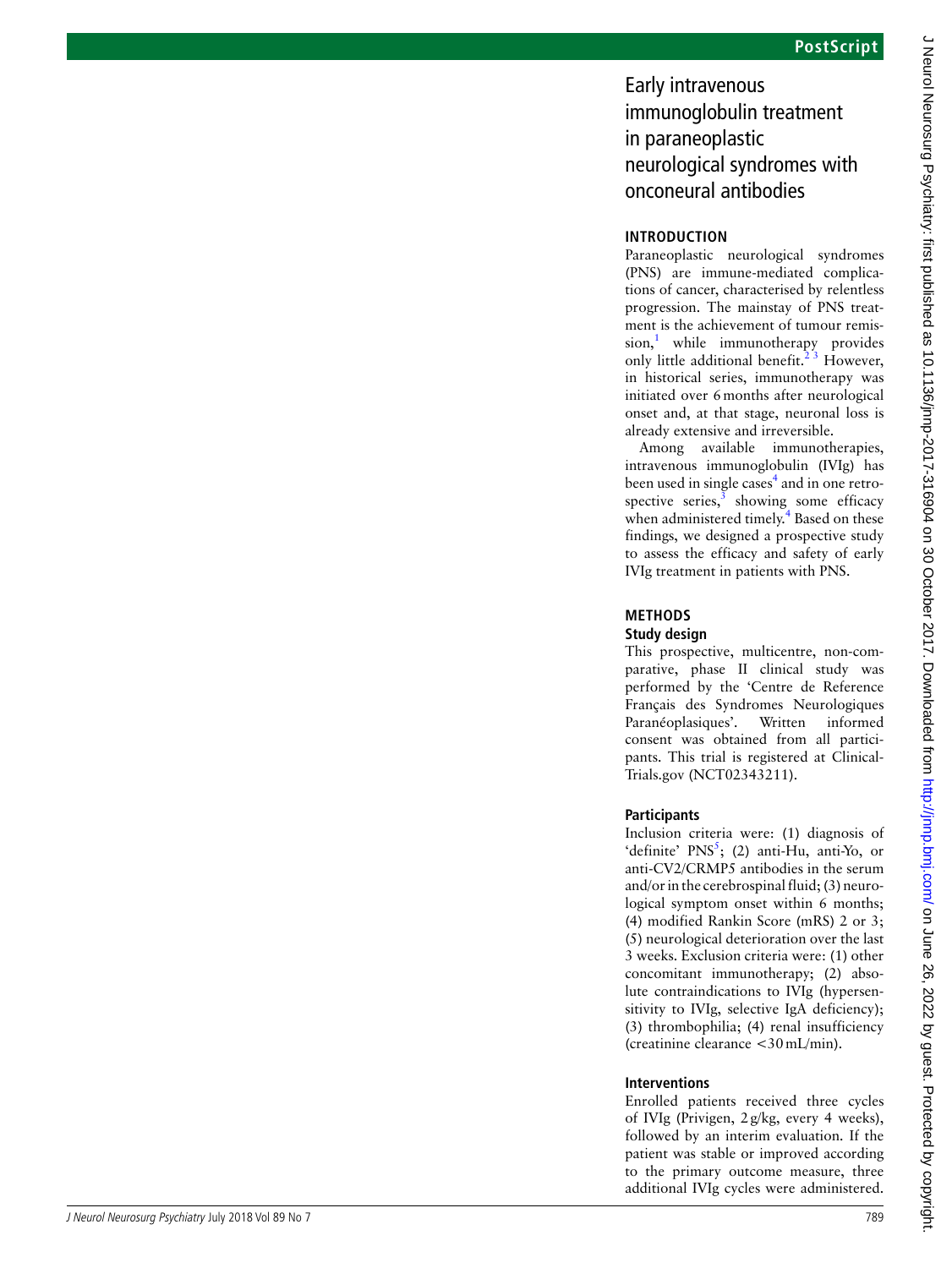|                |                                |                          | Clinical characteristics of the 17 patients included in the present study |                                   |                                                          |                      |                          |                          |                    |                                     |                                     |
|----------------|--------------------------------|--------------------------|---------------------------------------------------------------------------|-----------------------------------|----------------------------------------------------------|----------------------|--------------------------|--------------------------|--------------------|-------------------------------------|-------------------------------------|
|                | Delay<br>PNS/IVIg<br>(months)* |                          |                                                                           | Delay PNS/<br>tumour<br>(months)* | Tumour treatment during IVIg treatment                   | Neurological outcome |                          |                          | Tumour status at   | Last follow-up<br>(months), patient |                                     |
|                | Ab type                        | Wig<br>cycles (n)        | Tumour histology                                                          |                                   | $(\pm 3$ months)                                         | mRS at enrolment     | mRS at3 months           | mRS at 6 months          | Gmonths            | status                              | Cause of death                      |
|                | $\sim$                         | $\circ$                  | adenocarcinoma<br>Endometrium                                             | $42-$                             | None                                                     | $\sim$               |                          | $\overline{\phantom{0}}$ | Complete response  | 40, Alive                           | ₹                                   |
|                | $\ddot{ }$                     | $\sim$                   | SCLC                                                                      | $1.7 +$                           | Cisplatin/VP16; carboplatin/VP16                         | $\sim$               | S                        | S                        | Partial response   | 12, Alive                           | ₹                                   |
|                | $\sim$                         | $\mathbf \circ$          | No tumour detected                                                        | $\lessgtr$                        | $\leq$                                                   | $\sim$               | $\overline{\phantom{m}}$ | $\overline{\phantom{0}}$ | No tumour detected | 38, Alive                           | $\leq$                              |
| 로              | $\overline{\phantom{a}}$       | $\sim$                   | Neuroendo crine breast<br>cancer                                          | $23 -$                            | None                                                     | $\sim$               | $\blacktriangleleft$     | $\blacktriangleleft$     | Stable disease     | 8, Alive                            | ₹                                   |
| $\vec{x}$      | 5.5                            | $\circ$                  | SCLC                                                                      | $\stackrel{+}{\circ}$             | Carboplatin/VP16                                         | $\sim$               | $\sim$                   | $\sim$                   | Tumour progression | 26, Dead                            | Tumour progression                  |
| $\vec{\Xi}$    | $3.8$                          | $\overline{\phantom{0}}$ | SCLC                                                                      | $\ddagger$                        | Vinorelbine/cisplatin; cisplatin/VP16                    | $\sim$               | $\leq$                   | ₹                        | ₹                  | 3.5, Dead                           | Tumour progression                  |
| $\vec{x}$      | $\sim$                         | $\circ$                  | SCLC                                                                      | $1.5 +$                           | Carboplatin/VP16                                         | $\,$ $\,$            | $\sim$                   | $\sim$                   | Stable disease     | 13, Dead                            | Tumour progression                  |
| E              | $\sim$                         | $\circ$                  | SCLC                                                                      | $2.3 +$                           | Cisplatin/VP16; local RT; prophylactic brain RT          | $\sim$               | $\sim$                   | $\sim$                   | Stable disease     | 36, Alive                           | $\lessgtr$                          |
| C <sub>2</sub> | 3.5                            | $\circ$                  | No tumour detected                                                        | $\leq$                            | $\lessgtr$                                               | $\sim$               | $\sim$                   | $\sim$                   | No tumour detected | 32, Dead                            | Tumour progression<br>(lung cancer) |
| 로              | $\sim$                         | $\circ$                  | <b>SCLC</b>                                                               | $\overline{c}$                    | Carboplatin/VP16; prophylactic brain RT                  | $\sim$               | $\sim$                   | $\sim$                   | Stable disease     | 14, Dead                            | Tumour progression                  |
| $\vec{=}$      | $\blacktriangleleft$           | $\circ$                  | No tumour detected                                                        | $\leq$                            | $\lessgtr$                                               | $\,$ $\,$            | $\leq$                   | $\lessgtr$               | $\lessgtr$         | 4.5, Dead                           | Fall with head<br>trauma            |
| 로              | $\sim$                         | $\sim$                   | SCLC                                                                      | $\overline{a}$                    | Carboplatin/VP16; local RT                               | $\sim$               | ₹                        | ₹                        | ₹                  | 3, Dead                             | Sepsis                              |
| $\vec{\Xi}$    | $\overline{\phantom{0}}$       | $\sim$                   | SCLC                                                                      | $\stackrel{+}{\text{-}}$          | Carboplatin/VP16                                         | $\sim$               | $\leq$                   | $\lessgtr$               | $\leq$             | 2, Dead                             | PNS                                 |
| $\vec{z}$      | $\sim$                         | 4                        | Neuroendo crine rectum<br>cancer                                          | $2+$                              | Carboplatin/VP16; FOLFIRI; 5-FU/dacarbazine;<br>local RT | $\sim$               | $\sim$                   | յ≨                       | ₹                  | 6, Dead                             | Tumour progression                  |
| $\rm C2$       | $\sim$                         | $\mathsf{L}$             | SCLC                                                                      | $\overline{c}$                    | Carboplatin/VP16; local RT; prophylactic brain RT        | $\sim$               | $\sim$                   | $\sim$                   | Partial response   | 20, Alive                           | ₹                                   |
| $\vec{\Xi}$    | S                              | $\sim$                   | SCLC                                                                      | $\stackrel{+}{\circ}$             | Cisplatin/VP16; local RT                                 | $\sim$               | $\,$                     | 4                        | Complete response  | 20, Alive                           | $\leq$                              |
| $\vec{\pm}$    | 3.8                            | $\circ$                  | No tumour detected                                                        | $\lessgtr$                        | $\lessgtr$                                               | $\overline{3}$       | $\overline{3}$           | $\,$ $\,$                | No tumour detected | 16, Alive                           | $\leq$                              |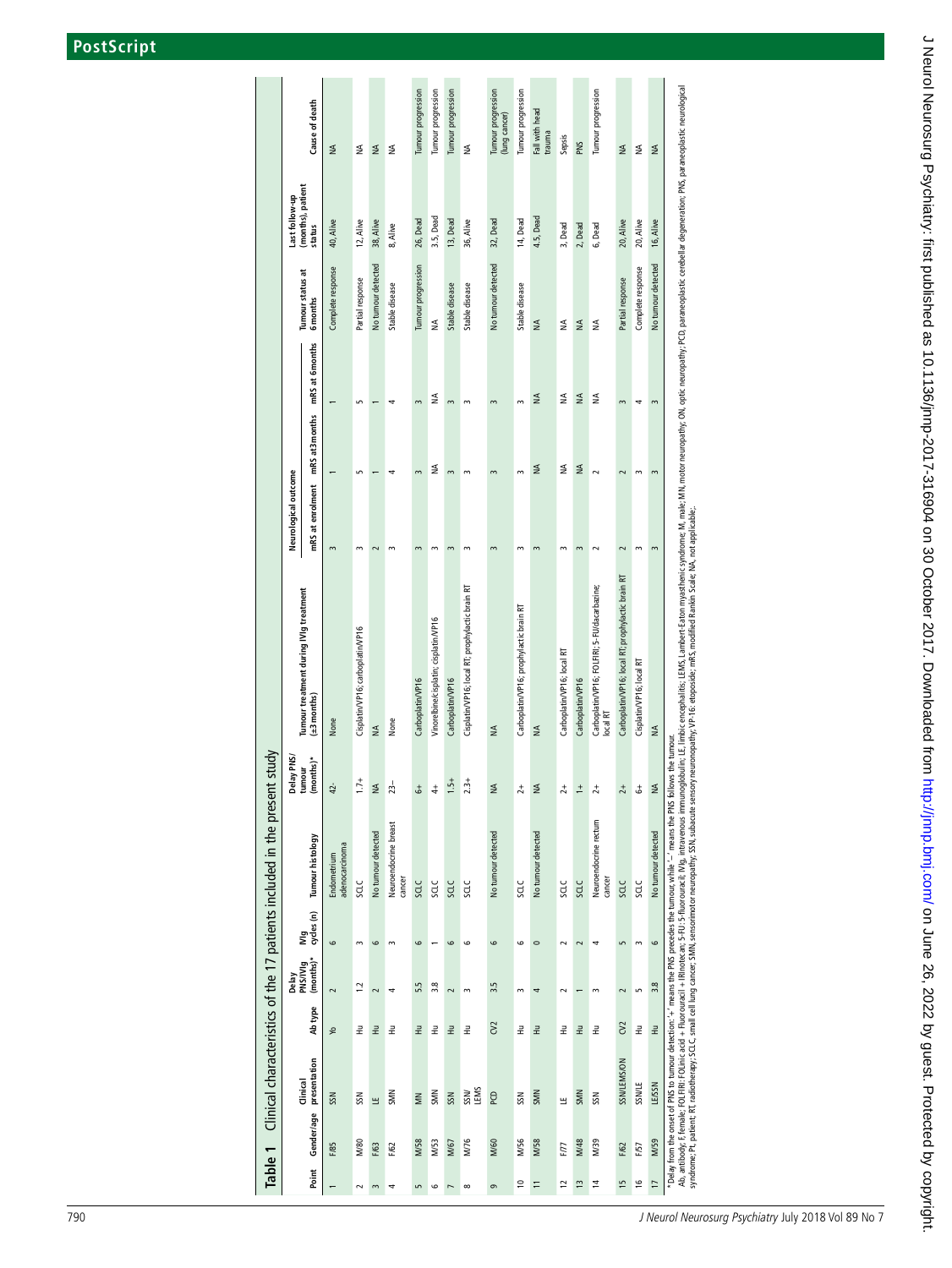If the patient deteriorated, IVIg was discontinued. Final evaluation was performed at 6 months.

The primary endpoint was improvement on the mRS at 3 months (decrease of at least one point). Secondary endpoints were: improvement on the mRS at 6 months (decrease of at least one point), improvement on the International Cooperative Ataxia Rating Scale (ICARS) at 3 and 6 months in patients with cerebellar ataxia (decrease of at least 10 points) and improvement on the Overall Neuropathy Limitations Scale (ONLS) at 3 and 6 months in patients with peripheral neuropathy (decrease of at least one point).

Adverse events were classified according to the Common Terminology Criteria for Adverse Events (CTCAE) V.4.03.

In patients without a history of cancer, a search for an occult neoplasm was performed. Whenever indicated, tumour treatment was started promptly (according to the schedule established by the referring oncologist) and was performed in parallel with IVIg treatment.

#### **Post hoc analyses**

Patients continued to be followed after the end of the 6-month study period, as part of the normal follow-up for their disease. Survival analyses were performed by the Kaplan-Meier method.

# **Results**

#### **Patient characteristics**

The clinical features of the 17 patients are reported in table 1. Fourteen patients had anti-Hu, two patients had anti-CV2/CRMP5 and one patient had anti-Yo antibodies. Three patients had isolated central nervous system involvement, three patients had mixed central and peripheral impairment, while 11 patients had isolated peripheral neuropathies. In all patients, cerebrospinal fluid analysis showed inflammatory abnormalities. Thirteen patients had an associated cancer, 11 of whom received anti-tumour treatments in parallel with IVIg.

#### **IVIg treatment**

Median delay between neurological symptom onset and the start of IVIg treatment was 3 months (range 1–5.5). The median number of IVIg cycles per patient was 5.

#### **Neurological outcome**

#### Primary endpoint

Of the 17 patients enrolled, 13 patients were evaluable at 3 months. The primary endpoint (improvement of the mRS at 3 months) was reached by two patients (12%) (patients 1 and 3). The expected threshold to consider the treatment effective (five patients) was not reached. Nine patients had a stable mRS (53%) and remained ambulatory, while two patients deteriorated on the mRS (12%) (patients 2 and 4).

### Secondary endpoints

Twelve patients were evaluable at 6 months. At this time point, and compared with baseline mRS, two patients had improved (12%), six patients were stable (35%) and four patients had deteriorated  $(24%).$ 

Scores on the neurological scales ONLS and ICARS were analysed. The ONLS showed improvement at 3 and 6 months in two patients (patients 7, 17) who were stable according to the mRS. The ONLS also showed deterioration at 6 months in one patient (patient 10) who was stable on the mRS. The ICARS was administered to a single patient with cerebellar degeneration (patient 9), showing a consistent improvement which, however, did not exceed the established threshold. Online [supplementary figure 1](https://dx.doi.org/10.1136/jnnp-2017-316904)  summarises the results from primary and secondary outcome measures.

#### **Safety and tolerability**

Four patients (24%) experienced grade 3 or 4 CTCAE: one patient had an allergic reaction (patient 6), one patient had a catheter infection (patient 10) and two patients developed sepsis (patients 12 and 15). Patient 12 died from sepsis. In the remaining three cases, the adverse event completely resolved with appropriate treatment.

#### **Mortality**

Five patients died during the 6-month study period (patients 6, 11–14). Cause of death was tumour progression (two patients), PNS (one patient), sepsis (one patient) and fall with head trauma (one patient).

#### **Post hoc analyses**

Patients were followed for a median follow-up of 13.7 months from enrolment (range 2.3–40.9). During the extension period, four additional patients died due to cancer progression (patients 5, 7, 9, 10). The median survival time in our cohort was 25.6 months.

#### **Discussion**

This study is the first prospective trial that assesses the efficacy of IVIg treatment in patients with PNS. The goal of the study was to start immunotherapy as early as possible, at a stage where inflammation is prominent. This enrolment goal was achieved, as half of our patients were enrolled within 3 months of neurological symptom onset. Enrolment was restricted to ambulatory patients, as preserved ambulation was considered an encouraging feature. At 3 months from enrolment, most of our patients had improved (12%) or stabilised (53%) on the mRS, remaining ambulatory.

In order to be consistent with other PNS trials, we chose the mRS as the primary outcome measure. However, we observed that neurological grading scales captured minor improvements or deteriorations more accurately than the mRS. Future studies should consider using neurological grading scales as primary outcome measures.

Patients in whom a tumour was present received antitumour treatment in parallel with IVIg. Although tumour treatment could indeed have contributed to therapeutic results, neurological improvement was also detected in patients who did not receive concomitant tumour treatment (patients 1, 3, 9, 17), suggesting a beneficial independent effect of IVIg.

Four patients had a severe adverse event, which was ultimately fatal in one case (sepsis). Sepsis is a recognised cause for hospitalisation and death in cancer patients, and therefore it is impossible to distinguish the role of IVIg treatment in causing this complication.

In the present series, median overall survival time was 25.6 months, highlighting the recent dramatic increase in patient survival.<sup>23</sup> Unlike in other reports,<sup>2</sup> only one death in our study was directly attributable to the neurological disorder. These data support the view that immunotherapy should be administered as soon as possible, in order to stabilise the patient at an ambulatory status and prevent the life-threatening complications related to severe neurological disability.

**Giulia Berzero,1,2 Evgenia Karantoni,<sup>1</sup> Caroline Dehais,1 François Ducray,<sup>3</sup> Laure Thomas,3 Géraldine Picard,<sup>3</sup>** Véronique Rogemond,<sup>3</sup> Gaëlle Candelier,<sup>1</sup> Jean-Philippe Camdessanché, <sup>4,5,6</sup> **Jean-Christophe Antoine,4,6,5 Jérôme De Seze,7 Amélie Liou-Schischmanoff,<sup>8</sup> Jérôme Honnorat,3,6,5 Jean-Yves Delattre,1,9 Dimitri Psimaras<sup>1</sup>**

<sup>1</sup>Service de Neurologie 2-Mazarin, AP-HP Groupe Hospitalier Pitié-Salpêtrière, Paris, France <sup>2</sup> <sup>2</sup> Neuroscience Consortium, University of Pavia, Monza Policlinico, and Pavia Mondino, Italy <sup>3</sup> Centre de Référence National pour les Syndromes Neurologiques Paranéoplasiques, Hospices Civils de